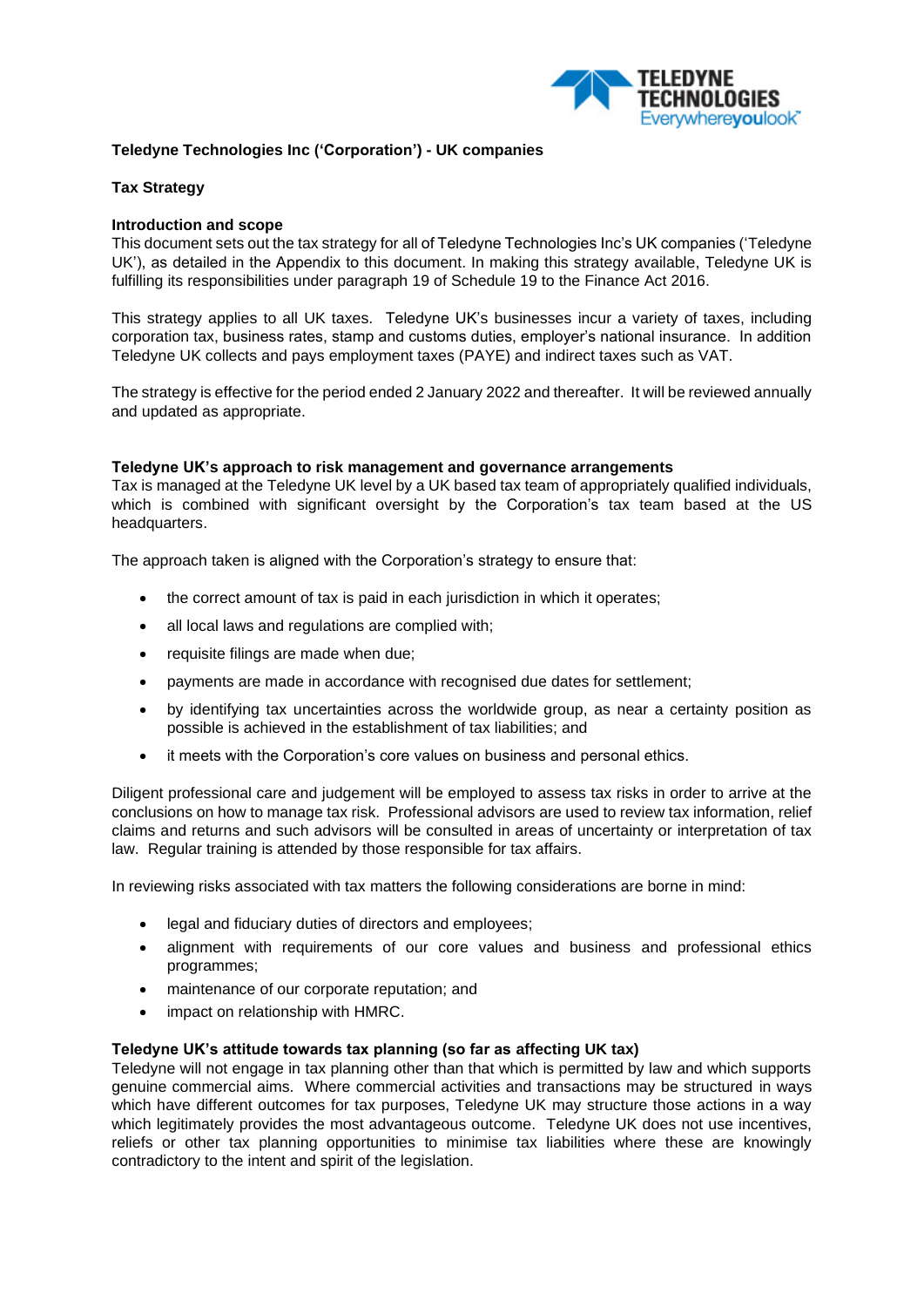# **Level of risk in relation to UK taxation Teledyne UK is prepared to accept**

The level of risk accepted by Teledyne UK is consistent with its objective of achieving as near certainty as possible in its tax affairs. Areas of uncertainty caused by subjectivity in areas will be discussed in depth with external professional advisors as part of the preparation of annual tax returns.

## **Approach of Teledyne UK in its dealings with HMRC**

Teledyne's approach to dealing with HMRC is to maintain an open, professional and transparent relationship in relation to tax planning, compliance, strategy, risk and significant transactions. Teledyne UK commits to make full and accurate disclosures in tax returns and correspondence with HMRC. Teledyne UK shall co-operate with HMRC at all times and deal with issues in a timely and collaborative manner.